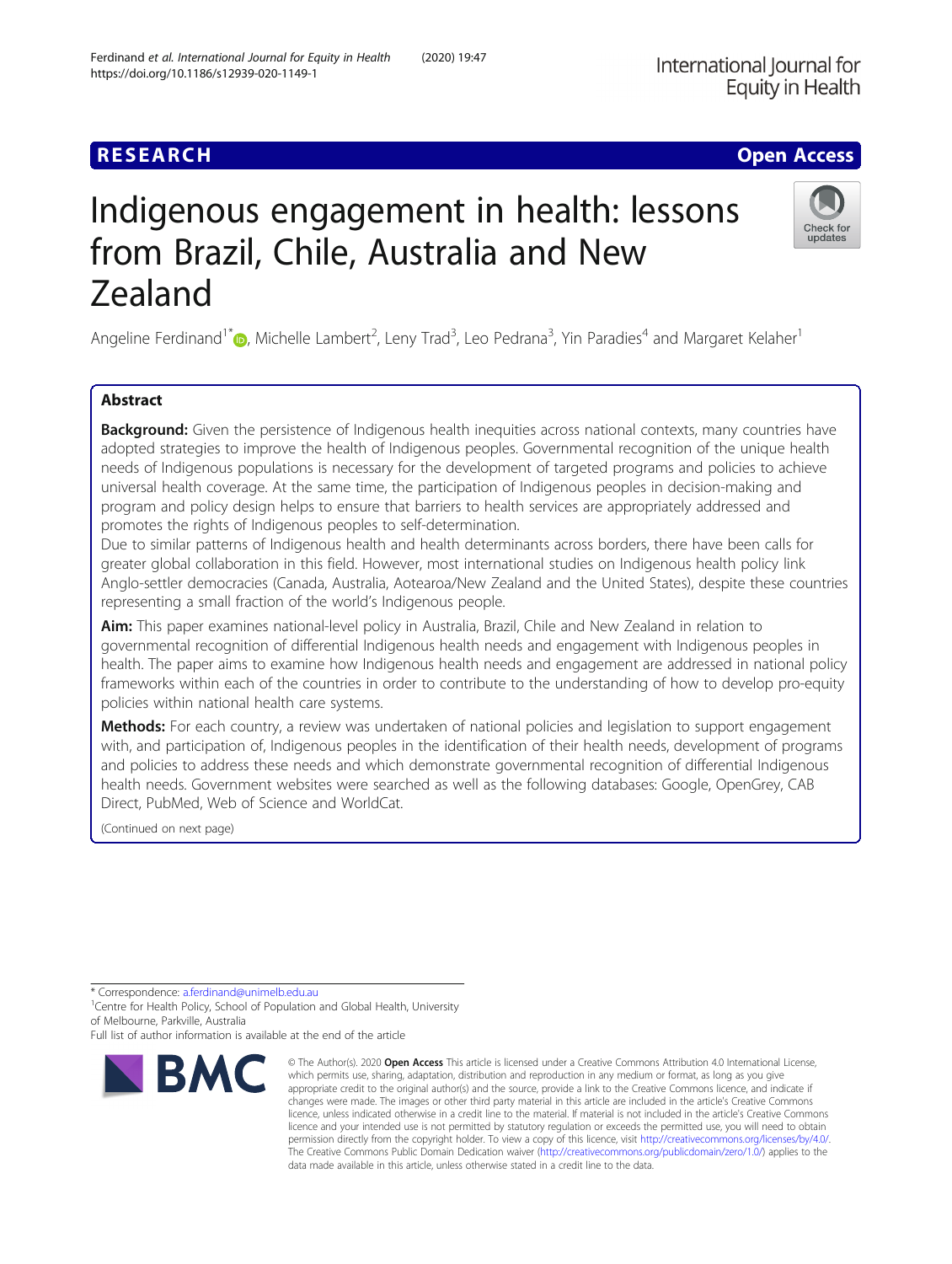## (Continued from previous page)

Findings: Each of the four countries have adopted international agreements regarding the engagement of Indigenous peoples in health. However, there is significant variation in the extent to which the principles laid out in these agreements are reflected in national policy, legislation and practice. Brazil and New Zealand both have established national policies to facilitate engagement. In contrast, national policy to enable engagement is relatively lacking in Australia and Chile. Australia, Brazil and New Zealand each have significant initiatives and policy structures in place to address Indigenous health. However, in Brazil this is not necessarily reflected in practice and although New Zealand has national policies these have been recently reported as insufficient and, in fact, may be contributing to health inequity for Māori. In comparison to the other three countries, Chile has relatively few national initiatives or policies in place to support Indigenous engagement or recognise the distinct health needs of Indigenous communities.

**Conclusions:** The adoption of international policy frameworks forms an important step in ensuring that Indigenous peoples are able to participate in the formation and implementation of health policy and programs. However, without the relevant principles being reflected in national legislature, international agreements hold little weight. At the same time, while a national legislative framework facilitates the engagement of Indigenous peoples, such policy may not necessarily translate into practice. Developing multi-level approaches that improve cohesion between international policy, national policy and practice in Indigenous engagement in health is therefore vital. Given that each of the four countries demonstrate strengths and weaknesses across this causal chain, cross-country policy examination provides guidance on strengthening these links.

Keywords: Indigenous, Health, Policy, Chile, Brazil, Australia, New Zealand, Engagement, Participation

## Background

Global epidemiological research has established a persistent health gap existing between Indigenous and non-Indigenous populations across various national contexts. The available evidence overwhelmingly indicates that Indigenous peoples worldwide have higher morbidity and mortality rates than non-Indigenous people in the same community or area, including in such indicators as life expectancy, adequate child nutrition and infant and maternal mortality [[1](#page-9-0), [2](#page-9-0)]. In reflecting on why Indigenous health inequities continue to persist across diverse contexts internationally, King et al (2009) centre the ongoing experiences and impacts of colonisation, globalisation and disrupted ties to land and culture [\[3\]](#page-9-0). Loss or weakening of identity has been tied to higher levels of suicide risk [[4](#page-9-0)], mental illness [\[5](#page-10-0)] and use of alcohol and other drugs [\[6,](#page-10-0) [7](#page-10-0)] in some Indigenous communities. Chandler and Lalonde's work in Canada demonstrates that the variation in suicide rates among First Nations youth in British Colombia is strongly associated with the extent to which their communities engaged in practices that fostered cultural continuity [[4,](#page-9-0) [8](#page-10-0)]. Autonomy and self-determination underpinning Indigenous cultural continuity and strengthened retention of identity are therefore key principles to interrupt pathways to Indigenous ill health and support Indigenous well-being [[3](#page-9-0)].

Within the health care system, mainstream services are often not designed with the health care needs of Indigenous populations at the forefront. This causes a number of barriers preventing Indigenous people from receiving appropriate and accessible health care, contributing to the

health gap. Health services may be geographically inaccessible to Indigenous people who live in rural and remote areas [[9\]](#page-10-0). Biomedical services provided may not incorporate Indigenous health values or concepts, such as a holistic approach that recognises connections to land, community and familial ties, mental health and spirituality [[3\]](#page-9-0). Indigenous people may experience racism or discrimination in health care settings, reducing their ability to safely access such services  $[10-12]$  $[10-12]$  $[10-12]$  $[10-12]$ .

Given the persistence of Indigenous health inequities, many if not all countries with Indigenous populations have developed strategies to improve the health outcomes of Indigenous peoples. Moreover, due to similar patterns of Indigenous health and health determinants across borders, there have been increased calls for greater global collaboration in this field [\[13](#page-10-0)]. In the field of Indigenous health much of the comparative literature is centred around Australia, Canada, New Zealand and the United States [[14](#page-10-0)–[16](#page-10-0)], as are many of the professional networks [[17](#page-10-0), [18\]](#page-10-0), despite these countries representing a small fraction of the world's Indigenous people [[19\]](#page-10-0). This is primarily due to these four countries sharing a dominant language, a history of settler colonialism and other historical similarities, as well as Anglosphere privileging at a global level.

Latin American countries have demonstrated considerable innovation in developing strategies to improve Indigenous health, alongside a willingness to engage in cross-country learning regarding best practice across the region [[20\]](#page-10-0). However, this level of cross-country transfer has not extended to outside of Latin America. There is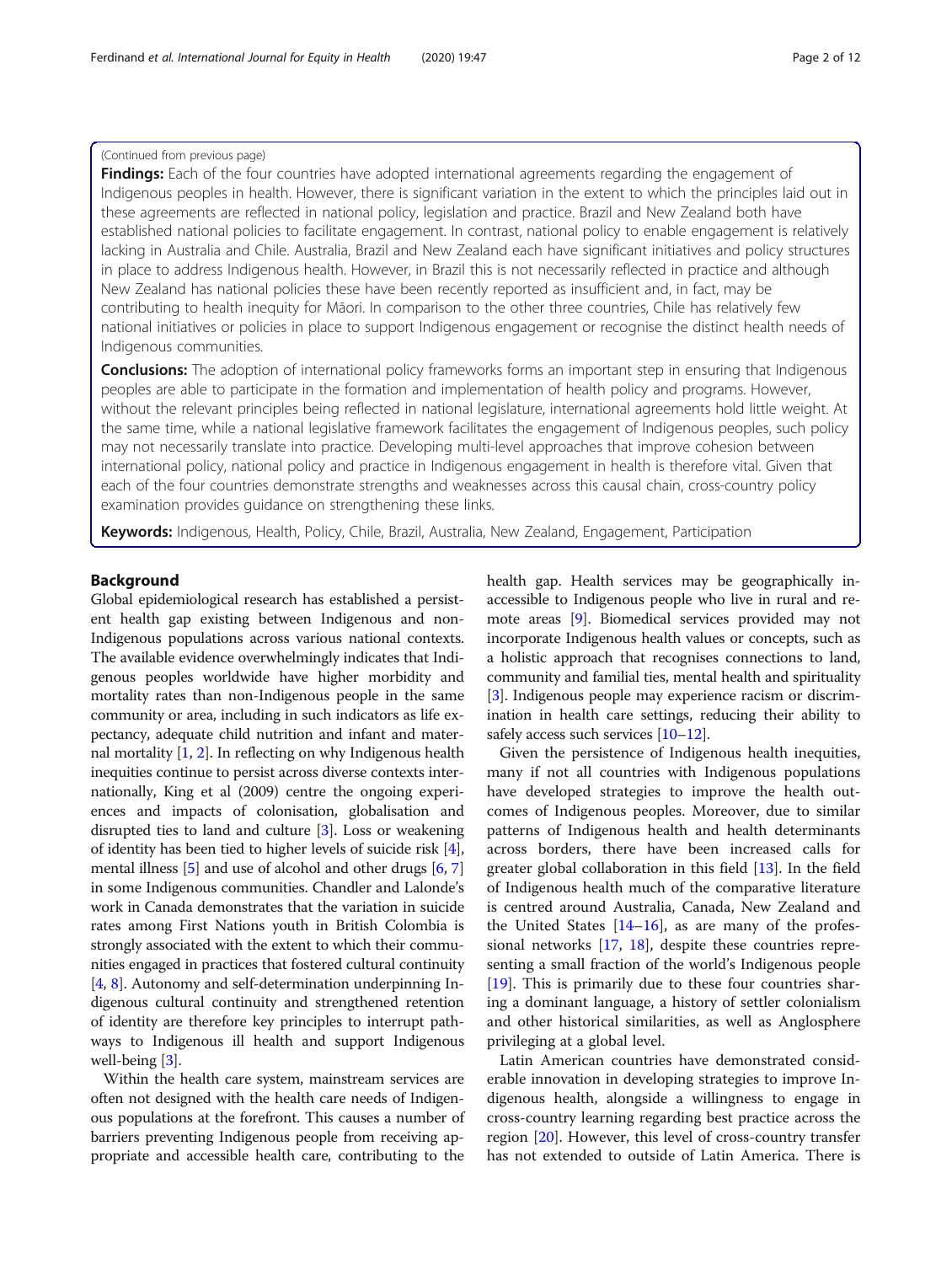therefore a lack of mutual reflections between Latin America and countries outside the region regarding their different strategies developed to support the health and wellbeing of Indigenous peoples. Lixinski (2017) presents the case that Latin America may provide a rich source of knowledge and experience in engagement with Indigenous peoples, particularly for Australia [\[21](#page-10-0)]. Lixinski cites the historical reluctance of Canada, Australia, New Zealand, and the United States to engage with international agreements regarding Indigenous peoples such as the United Nations Declaration on the Rights of Indigenous Peoples (UNDRIP) and the International Labour Organisation's Convention No. 169: Indigenous and Tribal Peoples Convention (ILO 169). This leads to the suggestion that looking towards countries that are more willing to do so, such as in Latin America, may provide relevant lessons. The relative ease and frequency with which countries in the region exchange ideas, policy and best practice regarding Indigenous issues also speaks to the possibility of opening this network to English-speaking countries [[21](#page-10-0)].

This paper considers Australia, Brazil, Chile and New Zealand and how each country approaches the question of Indigenous health. These countries represent a high level of variety with regards to their national contexts (Table 1), Indigenous demographics (Table [2](#page-3-0)), and approaches to improving Indigenous health and wellbeing.

## Indigenous engagement and recognition of Indigenous health needs in national policy

Participation in health is particularly relevant for Indigenous populations, who are often excluded from decisionmaking and priority-setting processes in the development and implementation of mainstream health services. Indigenous participation involves rectifying this exclusion and reorienting relationships between Indigenous communities and health systems to be more balanced. As such, participation is tied to principles of social, economic and political equity. Moreover, the ability of Indigenous peoples to have control over the health services that serve their communities is underpinned by the principles of Indigenous sovereignty and self-determination.

Governmental recognition of differential Indigenous health needs refers to the willingness of governments to acknowledge that Indigenous peoples have different

priorities, values and needs in relation to health from the rest of the population. This recognition is necessary for coordinated action on factors that affect Indigenous health and drives practices such as disaggregated data collection, which allows for development and evaluation of targeted programs and policies. Engagement with Indigenous peoples in health helps to ensure that health programs and services reflect the values, priorities and contexts of Indigenous communities and enables Indigenous peoples to have control over the factors that affect their health. The principle of Indigenous participation in health and the right of Indigenous peoples to be consulted with in regards to matters that affect them is enshrined in both the UNDRIP and ILO 169 [[34](#page-10-0), [35\]](#page-10-0). For countries that have a treaty or treaties in place, this forms the basis for the relationship between the government and Indigenous peoples, including in matters relating to health. This may encompass who has responsibility for Indigenous health, Indigenous health equity and participation and engage-ment in health [\[36\]](#page-10-0). However, in some cases, treaties may run counter to national legislature, creating contradictions and ambiguity [\[37](#page-10-0)].

The current article asks to what extent national-level policy in Australia, Brazil, Chile and New Zealand reflects governmental recognition of the health needs of Indigenous peoples, and whether there is policy in place to support engagement with Indigenous peoples in addressing these needs. The article focuses on policy, rather than practice and implementation. There are often significant differences between formal Indigenous health policy and what happens in practice [[38,](#page-10-0) [39\]](#page-10-0). However, an examination of policy is valuable as it offers insight into how governments understand and respond to their obligations towards Indigenous populations. That is, formal policy illustrates government intentions and provides a set of expectations against which progress can be measured. A national-level focus has been selected for two reasons: first, for ease of comparison and second, because regional-level policy is, on the whole, shaped by the political/governance agenda at the national level.

## Methods

For each country, a review was undertaken of national policies and legislation to support engagement with, and participation of, Indigenous peoples in the identification

Table 1 Country and health system characteristics

| <b>Table I</b> Country and nealth system characteristics       |           |               |        |             |  |
|----------------------------------------------------------------|-----------|---------------|--------|-------------|--|
| Characteristic                                                 | Australia | <b>Brazil</b> | Chile  | New Zealand |  |
| Economic development                                           |           |               |        |             |  |
| OECD member country [22]                                       | Yes       | Yes           | Yes    | Yes         |  |
| Gross national income per capita (US\$, 2017) [23]             | 50,362    | 15.065        | 22.170 | 38,561      |  |
| Health system                                                  |           |               |        |             |  |
| Percent GDP spent on health (%, 2018 or latest available) [24] | 93        | 9.2           | 8.9    | 9.3         |  |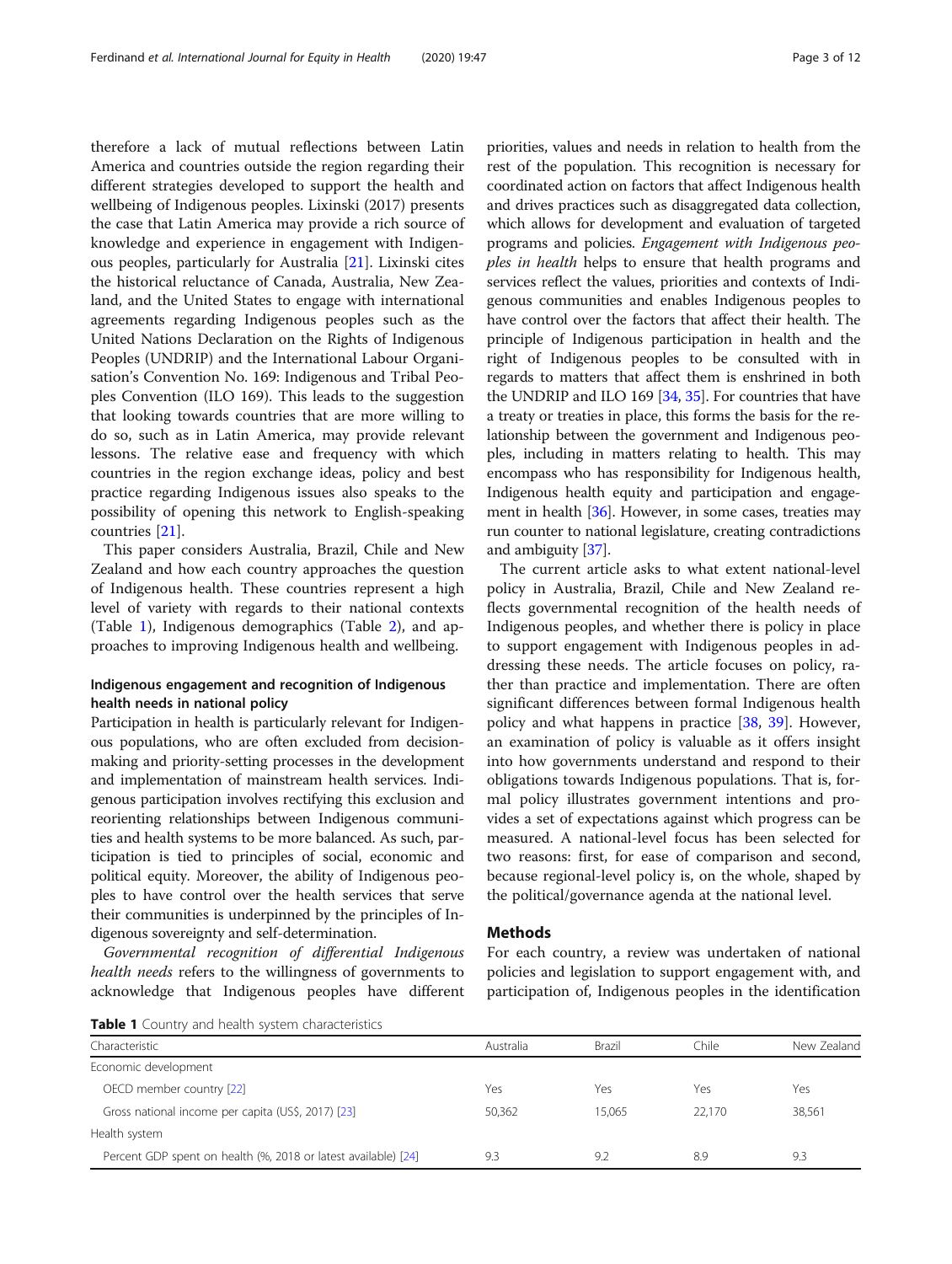| Characteristic                                                                                | Australia        | <b>Brazil</b>       | Chile               | New Zealand       |
|-----------------------------------------------------------------------------------------------|------------------|---------------------|---------------------|-------------------|
| Percent population Indigenous                                                                 | $2.8$ [ $25$ ]   | $< 0.5$ [26]        | 13 [27]             | $16.5$ [28]       |
| Indigenous groups/languages                                                                   | $>100$ [29]      | $> 300$ [30]        | 9[27]               |                   |
| Percent Indigenous population in urban areas                                                  | 61.4 [25]        | $35.1$ [ $30$ ]     | 75.3 [31]           | 38.9 [32, 33]     |
| Indigenous infant mortality (deaths/1000 live births):<br>ratio of Indigenous to baseline [2] | 1.70 (1.55-1.87) | $2.65(2.46 - 2.86)$ | $1.13(0.96 - 1.33)$ | $1.64(1.45-1.86)$ |

<span id="page-3-0"></span>Table 2 Indigenous population characteristics by country

of their health needs, development of programs and policies to address these needs; and which demonstrate governmental recognition of differential Indigenous health needs. The search strategy was designed to find not only policies and legislation, but also to capture discussion of these in both grey and peer-reviewed literature. Search strategies varied for each country in order to reflect differences in language, correct terminology and names for Indigenous peoples, and in using country-specific databases. However, search terms for each country included 'Indigenous', 'Health', 'Engagement', 'Participation', 'Legislation' and 'Policy' in English. The terms were also used in Spanish for Chile and in Portuguese for Brazil. For each country, government websites were searched as well as the following databases: Google, OpenGrey, CAB Direct, PubMed, Web of Science and WorldCat.

## Results

## Governmental recognition of differential Indigenous health needs

Governmental recognition of Indigenous health needs was demonstrated firstly by the acceptance of international agreements which lay out guidelines for the protection of Indigenous peoples' rights. Each of the four countries has accepted international frameworks regarding the rights of Indigenous peoples. All four have given their official support of the UNDRIP, and Chile and Brazil are also signatories to ILO 169.

At the national level, governmental recognition was illustrated in a variety of ways across the four countries, including through a treaty, the establishment of national Indigenous health plans, national legislation relating to Indigenous health and the creation of a health care system centred around provision to Indigenous peoples.

## Brazil

To protect and promote the rights of Indigenous peoples, the National Indian Foundation (FUNAI) of the Ministry of Justice was created in 1967, under the Brazilian military regime. FUNAI established the first organisation of a national health care delivery system for Indigenous groups and continues to contribute to and monitor the healthcare for Indigenous populations currently delivered by the Ministry of Health [\[40](#page-10-0)].

During the re-democratisation process of the 1970s and 1980s, against the background of the health reform movement and the pressure of international organisations [[41](#page-10-0), [42](#page-10-0)], Indigenous social movements led to the recognition of ethnic and cultural specificity and differentiated social rights in the federal constitution of 1988 (Art. 231, Art. 232, Cap. VIII, Tit. VIII). This included constitutional recognition of the rights of Indigenous peoples to the use of their lands, as well as the protection of Indigenous customs, languages and traditions [\[43\]](#page-10-0).

In order to reduce cultural barriers for Indigenous people accessing healthcare, legislation was introduced in 1999 for a 'differentiated but complementary' healthcare subsystem (SASISUS) [[44](#page-10-0)]. This model is based within the Ministry of Health Special Secretary of Indigenous Health (SESAI) and monitored by a specific health information system (SIASI). The Special Indigenous Subsystem is organised around 34 special Indigenous health districts (DSEIs) which provide differentiated community-level primary healthcare services. Articulation with more complex levels of public healthcare services in urban areas is managed by each DSEI in collaboration with the municipality. In cases where Indigenous patients and their companions need to access health care services far away from the Indigenous villages, the hosting service Indigenous Houses (CASAI), at least one for each DSEI, offers culturally appropriate accommodation.

The National Indigenous Healthcare Policy (PNASPI, 2002) is based on the principle of 'primary differentiated healthcare, [\[45](#page-10-0)] which recognises the cultural specificity of Indigenous communities' health needs. This policy outlines the articulation between traditional/Indigenous and biomedical/western healthcare knowledges as a strategy to operationalise respect for Indigenous health systems in intercultural contexts as well as the inclusion of Indigenous people in primary health care services. Under this policy, health workforce training is a key strategy to orient public health care practices to the specificities of Indigenous groups [\[45](#page-10-0)].

## New Zealand

There are a number of policies and legislative statues that underpin the New Zealand government's interaction with Māori. The Treaty of Waitangi is the founding document of New Zealand. The Treaty is an agreement,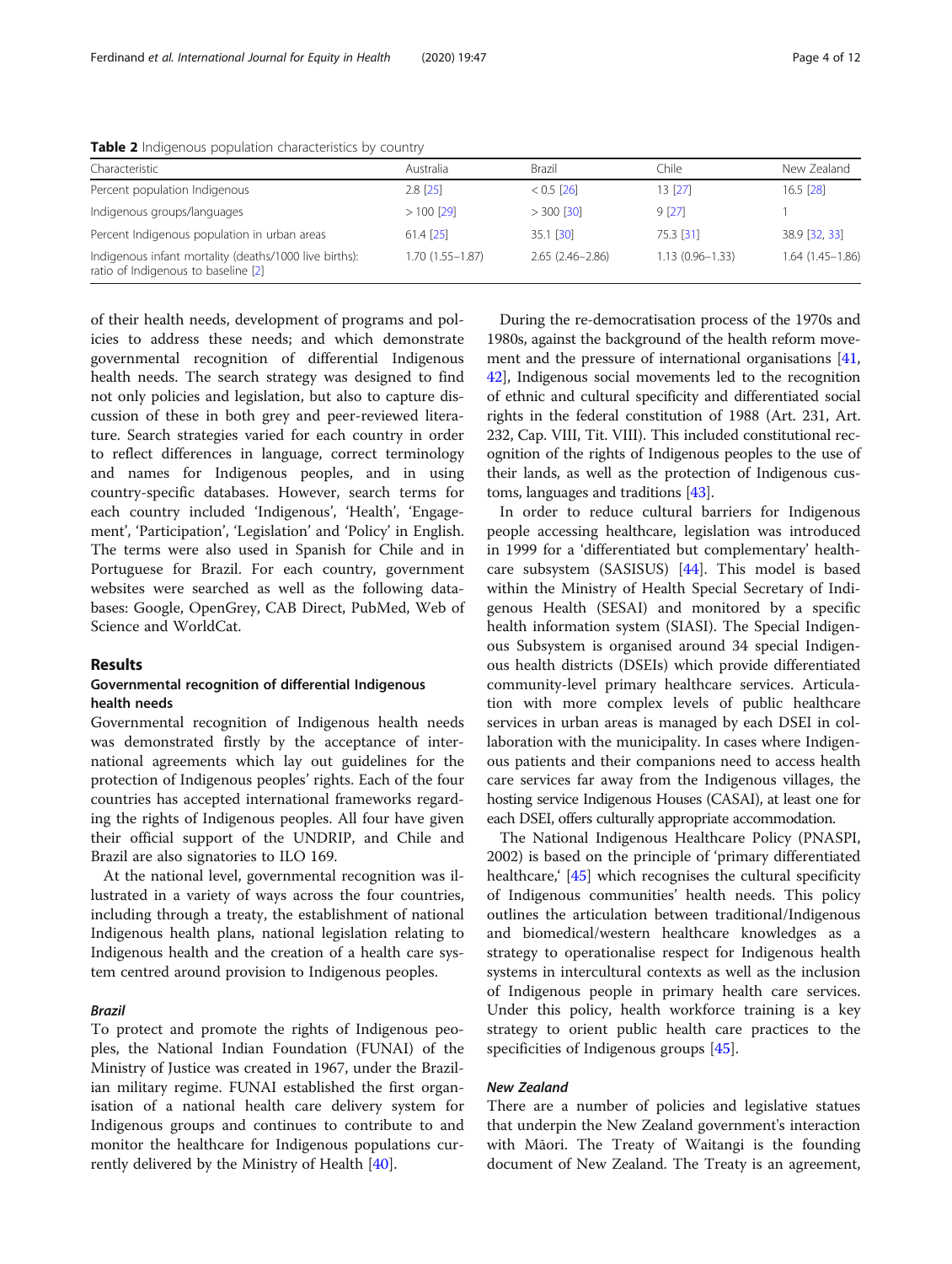in Māori and English, that was made between the British Crown and the Māori rangatira (chiefs) [\[36](#page-10-0)]. Governmental recognition of the distinct health needs of Māori people are encapsulated in three principles that were derived from the Treaty of Waitangi by the Royal Commission on Social Policy and subsequently used to guide government policy [[36,](#page-10-0) [46](#page-10-0)]. These principles are: partnership, or working together with iwi (tribes), hapū (subtribes/kinship groups), whānau (family groups) and Māori communities; participation, the involvement of Māori at all levels of decision-making, planning, development and delivery services; and protection, which involves the Government working to ensure Māori have at least the same level of health as non-Māori, and safeguarding Māori cultural concepts, values and practices [[47,](#page-10-0) [48](#page-10-0)]. The New Zealand Public Health and Disability Act 2000 sets out the District Health Boards' (DHBs) objectives around health inequities and Māori participation in health decision-making [[49\]](#page-10-0).

New Zealand has a number of policies that acknowledge the unique health values and priorities of Māori. New Zealand's Māori Health Strategy, He Korowai Oranga, is based on a holistic vision of Māori health, pae ora, and implemented across four pathways for action:

- supporting whānau, hapū, iwi and community development;
- supporting Māori participation at all levels of the health and disability sector;
- ensuring effective health service delivery; and
- working across sectors [[50\]](#page-10-0).

He Korowai Oranga is designed to address the New Zealand Health Strategy [[51\]](#page-10-0), Objective 11 of the New Zealand Disability Strategy (promote the participation of disabled Māori) [\[52](#page-10-0)] and the New Zealand Public Health and Disability Act 2000 [[49](#page-10-0)]. Responsibility for the implementation of He Korowai Oranga is shared among the Ministry of Health and the DHBs and encompasses the whole of the health and disability sector [\[50](#page-10-0)].

However, a recently released Waitangi Tribunal report found that New Zealand's current legislation and health policy (including He Korowai Oranga), primary care policy and strategy frameworks, funding of Māori primary care providers, and monitoring of the primary health sector were not compliant with the Treaty of Waitangi and did not reflect a meaningful commitment to addressing health inequities experienced by Māori [\[53](#page-10-0)]. The report addresses claims concerning the way the New Zealand primary care system has been legislated, administered and monitored by the government since the New Zealand Public Health and Disability Act 2000 came into effect. This is the first of a series of reports and investigates whether Māori inequities in health status are the result of the legislative and policy framework of primary care in New Zealand. It recommends that the treaty principles relevant to the provision of health care for Māori should be extended from participation, partnership and protection to include the principles of equity and options [\[53](#page-10-0)]. The report found that although the health sector cannot be held wholly responsible and that other sectors are involved in influencing the social determinants of health, the persistent inequitable health outcomes are indicators of health sector-related Treaty breaches resulting from Crown actions, insufficient actions or omissions [[53\]](#page-10-0).

#### Australia

In Australia, the Council of Australian Governments (COAG) committed to the 2007 'Closing the Gap' national initiative to eliminate inequities in health outcomes experienced by Aboriginal and Torres Strait Islander people by the year 2030 [[54\]](#page-10-0). The National Aboriginal and Torres Strait Islander Health Plan 2013– 2023 represents a long-term, evidence-based policy framework to underpin the Closing the Gap program [[55,](#page-10-0) [56\]](#page-10-0). Recognising the strong influence of social determinants of health, the Health Plan takes a broad view of health and centres culture and connection to country in its conceptualisation of Aboriginal and Torres Strait Islander wellbeing [[55\]](#page-10-0).

Apart from the National Aboriginal and Torres Strait Islander Health Plan [[55\]](#page-10-0), there are a number of specific strategies and policies aimed at addressing Aboriginal and Torres Strait Islander health issues, including the 2015 National Aboriginal and Torres Strait Islander Cancer Framework [[57](#page-10-0)], the National Aboriginal and Torres Strait Islander Suicide Prevention Strategy [\[58](#page-10-0)], the Indigenous Australians' Health Programme [[59\]](#page-10-0) and the National Strategic Framework for Aboriginal and Torres Strait Islander Peoples' Mental Health and Social and Emotional Wellbeing 2017–2023 [[60](#page-10-0)].

Despite a high number of Indigenous health policies and strategies, in 2011, Howse identified a lack of recognition of the specific needs of Aboriginal and Torres Strait Islander people in a review of existing health legislation in Australia  $[61]$  $[61]$ . The author reviewed the 69 principal Acts administered by the Commonwealth Department of Health and Ageing, and found that only three specifically refer to Aboriginal and Torres Strait Islander people [\[61](#page-11-0)].

### Chile

In comparison to the other three countries, Chile has relatively few national initiatives or policies in place to protect the health of its Indigenous peoples. Chile is the only country in Latin America that does not have Constitutional recognition of its Indigenous peoples.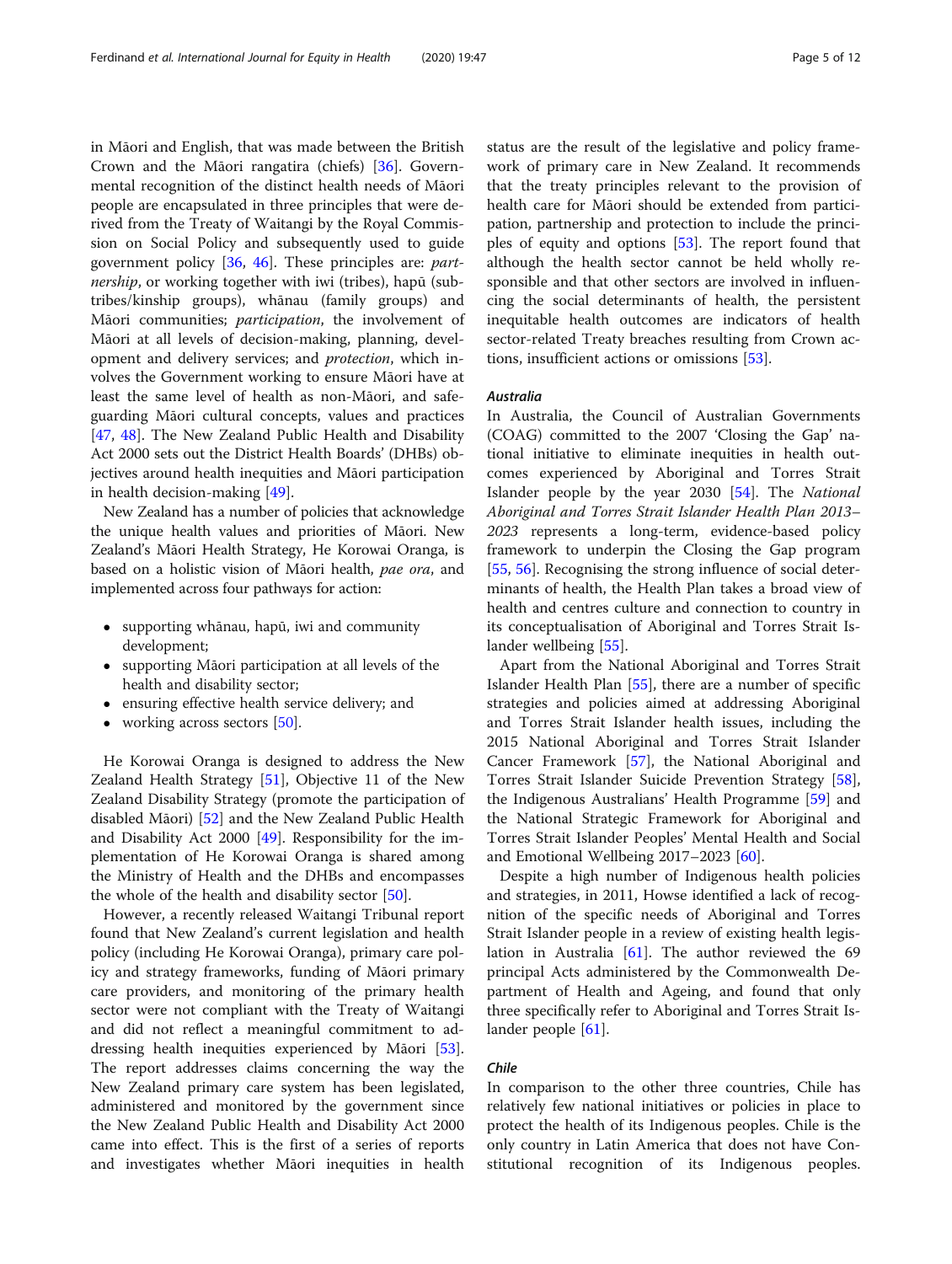However, there is legal recognition in the form of the Indigenous Law 19.253, which also created the National Corporation of Indigenous Development, CONADI. Law 20.584, The rights and responsibilities of the patient in relation to health care was enacted in 2012 [\[62\]](#page-11-0). Article 7 of the law establishes the right of Indigenous peoples to receive culturally appropriate medical attention from public health services situated in areas with high Indigenous populations. In addition, the Special Health and Indigenous Peoples Program (Programa Especial de Salud y Pueblos Indígenas, PESPI), situated within the Ministry of Health, aims to contribute to the improvement of Indigenous health, primarily through the development of a model of health that includes an intercultural focus (Table 3).

#### Engagement with Indigenous peoples in health

Both the UNDRIP and ILO 169 outline expectations of governments in their treatment and engagement with Indigenous peoples. This includes the right of Indigenous peoples to 'free, prior and informed consent' with regards to matters that concern them [[34,](#page-10-0) [35\]](#page-10-0). Apart from participation in these international frameworks, the four countries exhibited very different ways of conceptualising Indigenous engagement in health in national policy and legislation.

## Brazil

The PNASPI clearly outlines a number of strategies for Indigenous engagement in the Indigenous public health system. First, the inclusion of two categories of Indigenous community health workers in Multidisciplinary Health Professionals Teams (EMSI), which operate within Indigenous primary health services: Indigenous community worker (AIS) and Indigenous sanitation agent (AISAN). The health program 'Working with Traditional Midwives' was established in 2000 in order to provide stronger articulation between traditional Indigenous midwives and primary health services [\[63\]](#page-11-0).

Secondly, engagement is established through mechanisms for Indigenous participation, labelled 'indigenous social control' in the Indigenous health policy. 'Indigenous social control' is operationalised by the participation

of Indigenous community leaders at different levels of Indigenous health public organisations:

- The Local Indigenous Councils (CLSI), which are consultative and are comprised of local Indigenous councillors named by the Indigenous communities;
- The State Indigenous Councils (CONDISI) for policy evaluation and control as well as deliberative functions. These Councils are composed of 50% Indigenous community leaders, 25% health service managers and 25% health workers;
- The National Forum of the Presidents of State Indigenous Councils (Fórum de Presidentes do CONDISI) at the federal level has consultative attributions and meets every 3 months;
- The Indigenous Health National Conference (CNSI) is a process of consultation which takes place every 4 years. The CNSI delivers health policy recommendations and proposals to the government regarding Indigenous from the local to the national level [[44](#page-10-0)];
- Indigenous representatives also have a seat in the National Health Council (CNS), which can deliberate on health policies.

## New Zealand

As referenced above, partnership and participation are two of the key principles which encourage government agencies and departments to work in conjunction with iwi and Māori communities with regards to Māori health [[47,](#page-10-0) [64\]](#page-11-0).

The second pathway for action in He Korowai Oranga is Te Ara Tuarua: Māori participation in the health and disability sector. Participation in this instance is largely conceptualised as consisting of the engagement of Māori health service providers and other Māori institutions and having a robust Māori health workforce [[64\]](#page-11-0).

In 2015, Statistics New Zealand conducted a study examining the nature and drivers for Crown-Māori engagement [\[65\]](#page-11-0). The report found that in recent years, Māori have become more influential stakeholders in both national and local contexts, and that close working relationships between government agencies and Māori

Table 3 Governmental recognition of differential Indigenous health needs across the four countries

|                                                                            | Australia | Brazil | Chile | New Zealand |
|----------------------------------------------------------------------------|-----------|--------|-------|-------------|
| Support for UNDRIP                                                         |           |        |       |             |
| Signatory to ILO 169                                                       |           |        |       |             |
| Constitutional recognition of Indigenous peoples and their right to health |           |        |       |             |
| National legislation regarding Indigenous health                           |           |        | ⅓     |             |
| National Indigenous health policy                                          |           |        |       |             |
| Has a treaty in place with Indigenous peoples                              |           |        |       |             |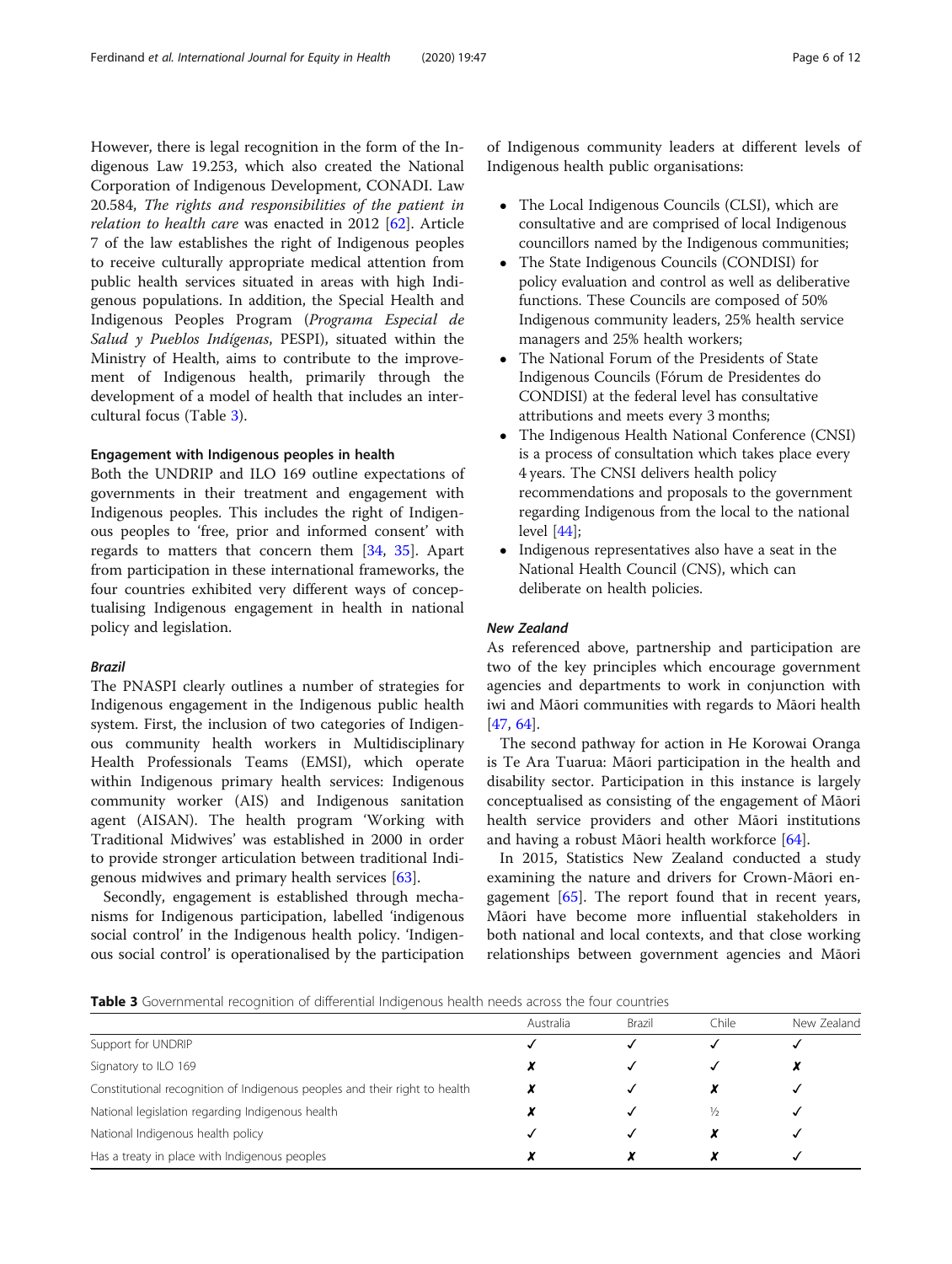have become more common, including in the health sector. This is attributed in part to Whānau Ora, a crossgovernmental public sector initiative that aims to support coordination and service delivery across the health, education and social sectors and devolve the delivery of services to community-based commissioning services [[65,](#page-11-0) [66](#page-11-0)]. Whānau Ora places greater responsibility both on Māori for service delivery and on government to further incorporate approaches that centre Māori communities [\[65,](#page-11-0) [66](#page-11-0)]. Within the Ministry of Health, the report found that key drivers for Māori engagement included Legislation, the introduction of Iwi (tribal) Leader Groups and Treaty settlements that required or supported engagement and Government strategies and programmes [\[65\]](#page-11-0).

In contrast to this research, the recently released Waitangi Tribunal report into primary care concluded that both the Public Health and Disability Act and the Primary Healthcare framework in New Zealand are in breach of the Treaty of Waitangi [[53\]](#page-10-0). It stated that not enough was being done by government agencies to reduce health inequities for Māori and that the prescribed principles of the Treaty of Waitangi partnership, participation and protection were not considered important by DHBs or other health agencies. In fact, it recommended the addition of the principles of equity and options [[53\]](#page-10-0).

## Australia

The principle of engagement with Aboriginal and Torres Strait Islander people is generally reflected in Australian national policies and strategies. For example, the Aboriginal and Torres Strait Islander Health Plan 2013–2023 takes an approach that builds on the UNDRIP, as well as Aboriginal and Torres Strait Islander community control and engagement, partnership and accountability [\[55](#page-10-0)]. While the Closing the Gap initiative was heavily criticised for using a top-down approach and lacking engagement with Aboriginal and Torres Strait Islander peoples [[67](#page-11-0)–[69](#page-11-0)], in 2016 COAG agreed to 'refresh' the strategy to reframe focus around a community-led, strengths-based approach [\[70](#page-11-0)].

However, the principle of engagement is largely missing from legislation, as referred to previously. Even where the specific needs of Aboriginal and Torres Strait Islander people are represented in the Commonwealth health legislation, mechanisms for shared decisionmaking and governance are generally not included [[61\]](#page-11-0).

## Chile

In Chile the principles of engagement and consultation of the UNDRIP and ILO 169 are inadequately supported at the level of national legislation and policy. Supreme Decree 66, Approved regulation governing the indigenous consultation procedure under Article 6  $N^{\circ}$  1 Letter A) and  $N^{\circ}$  2 Convention  $N^{\circ}$  169 of the International Labour Organization and repealing stated regulations [\[71\]](#page-11-0), lays out details of who is entitled to consultation and the mechanisms of such consultation. The Decree is widely criticised for being put in place to limit the rights of Indigenous peoples affirmed in ILO 169 [[72\]](#page-11-0) and has led to Chilean legislature being characterised as contradictory regarding Indigenous rights to prior consultation. Intensive nation-wide consultation regarding Article 7 of Law 20.584 was conducted over 2015 and 2016 with the nine Indigenous peoples recognised under the Indigenous Law with the aim to come to a shared understanding regarding the concepts relevant to the rights and responsibilities of patients to culturally appropriate health care [[73\]](#page-11-0). This was the first national consultation undertaken with Indigenous peoples by the Ministry of Health [[74\]](#page-11-0). However, the practical outcomes of this consultation remain uncertain (Table 4).

## **Discussion**

Overall, examination of these four countries in combination highlights the need for multi-level approaches to ensuring that Indigenous peoples have adequate control and participation in the development of policies and decision-making practices that affect their health. While each of the countries exhibit some strengths in the areas of international policy, national policy and legislation and/or Indigenous health practice, the countries also show a lack of cohesion across these levels. In a cohesive system, the national policy environment would facilitate the operationalisation of principles espoused in international frameworks, which would then be reflected in practice. In contrast, each of the four countries have adopted international agreements regarding the engagement of Indigenous peoples and the recognition of their special status. However, there is significant variation in the extent to which the principles laid out in these agreements are reflected in national policy, legislation and practice.

Brazil and New Zealand both have established national policies to facilitate engagement while such policy is relatively lacking in Australia and Chile. Australia, Brazil

Table 4 Engagement with Indigenous peoples in health across the four countries

|                                                                                     | Australia | Brazil | "hile | New Zealand |
|-------------------------------------------------------------------------------------|-----------|--------|-------|-------------|
| Establishment of national policy/legislation for engagement with Indigenous peoples |           |        |       |             |
| Established mechanisms for shared decision-making and governance                    |           |        |       |             |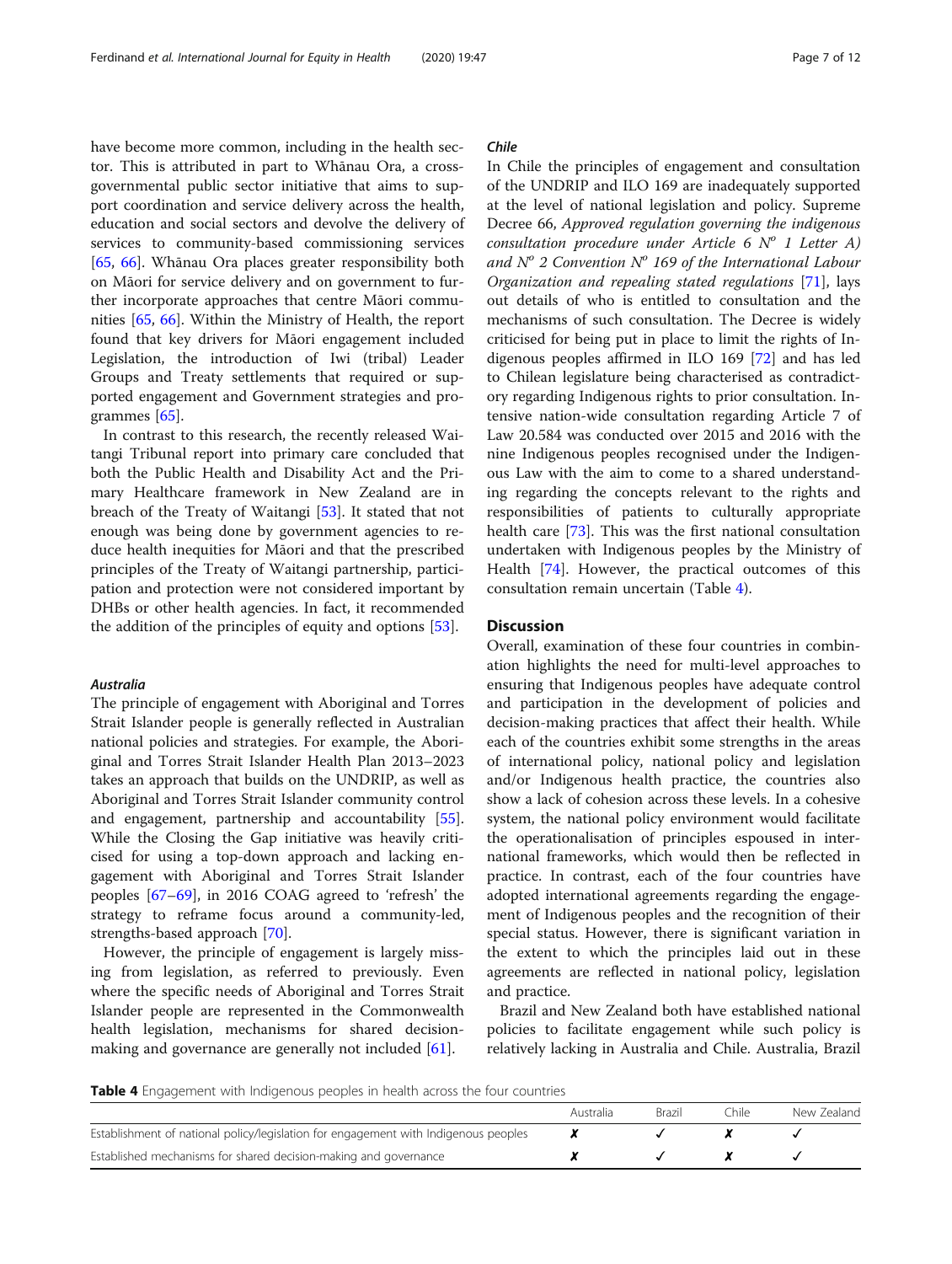and New Zealand each have significant initiatives and policy structures in place to address Indigenous health. However, in Brazil this is not necessarily reflected in practice and in New Zealand the Waitangi Tribunal has found that the existing NZ Public Health and Disability Act, the Primary Care Strategy and Framework, monitoring of the health sector and the funding of Māori primary care providers are in breach of the Treaty of Waitangi. In comparison to the other three countries, Chile has relatively few national initiatives or policies in place to support Indigenous engagement or recognise the distinct health needs of Indigenous communities.

## Coherence between national and international policy

The last few decades have seen a rise in international Indigenous networks and the establishment of international frameworks for conceptualising the rights of Indigenous peoples within the context of their selfdetermination and cultural and territorial retention. ILO 169 has been instrumental in establishing national and international standards in relation to free, prior and informed consent with Indigenous peoples in relation to matters that concern them. ILO 169 obligates governments to 1) consult with Indigenous peoples 'through appropriate procedures and in particular through their representative institutions,' regarding legislative and administrative issues that affect them and 2) allow Indigenous peoples to participate in 'the formulation, implementation and evaluation of plans and programs for national and regional development which may affect them directly.' [[35\]](#page-10-0) In Article 24, ILO 169 specifically outlines the rights of Indigenous peoples to maintain their health and healing traditions as well as the right to access all social and medical services without discrimination [[75,](#page-11-0) [76](#page-11-0)]. Similarly, the UNDRIP states that '…indigenous peoples have the right to be actively involved in developing and determining health… programmes affecting them and, as far as possible, to administer such programmes through their own institutions.' [\[34\]](#page-10-0)

Australia, Brazil, Chile and New Zealand have each lent their formal support to the UNDRIP, and Chile and Brazil have additionally become signatories to ILO 169. The UNDRIP is not legally binding under international law, although it represents the commitments of countries to adhere to the rights codified therein. Upon signing ILO 169, on the other hand, countries agree to legally bind themselves to the obligations expressed. However, the process of ratifying or adopting international agreements is separate from the establishment of domestic legislation that allows for coordinated implementation [[77,](#page-11-0) [78\]](#page-11-0).

The extent to which the principles in these international frameworks have been reflected in national policies regarding recognition of Indigenous health needs and establishment of mechanisms for engagement is variable across the four countries. While Chile and Brazil are both signatories to the legally binding ILO 169, Brazil exhibits the strongest policies for Indigenous recognition, engagement and governance across the comparator countries, while Chile demonstrates the weakest. Although Australia has lent its formal support to the UNDRIP, mechanisms for Indigenous engagement are based on established ethical and practice norms, rather than formal policies or legislation. The basis for Māori engagement rests much more strongly on the Treaty of Waitangi rather than the UNDRIP.

Amongst these case studies, the direct impact of the adoption of international frameworks on domestic policy and legislation is therefore uncertain. However, this is not to say that such frameworks carry no weight. Rather, there is evidence that the establishment of international agreements facilitates the 'soft transfer' [\[79](#page-11-0)] of agreedupon principles regarding the treatment of Indigenous peoples which then has a follow-on effect on how Indigenous health is addressed. This transfer may even occur to some extent in cases where an individual country has not adopted a particular international agreement. While Australia is not a signatory to ILO 169, its passage has been influential in the development of key pieces of Indigenous policy. It has been noted that the Native Title Act 1993 takes on some of the language of ILO 169, in referring to 'the right to negotiate' and consultation undertaken in 'good faith.' [[80\]](#page-11-0) Indeed, in 2003, the International Labour Organization distributed a manual to support the use and understanding of ILO 169, and held up the Native Title Act 1993 as an example of domestic law that adheres to and supports the principles of 'rights of ownership and possession of the peoples concerned over the lands which they traditionally occupy' laid out in the Convention [[81](#page-11-0)].

## Recognition and engagement in national policy and legislation

New Zealand and Brazil demonstrated the strongest policy frameworks with regards to governmental recognition of Indigenous health needs and the engagement of Indigenous peoples in health. These two countries recognise Indigenous peoples and their right to health and health care and have established mechanisms for shared decision-making and governance, supported by national policies or legislation for Indigenous engagement; however, in both countries these frameworks have not been successfully implemented.

An international comparison of legislative approaches to Indigenous health found that Constitutional recognition of Indigenous peoples and their special status helped to form the basis of coherent national Indigenous health legislation in the cases of New Zealand and the United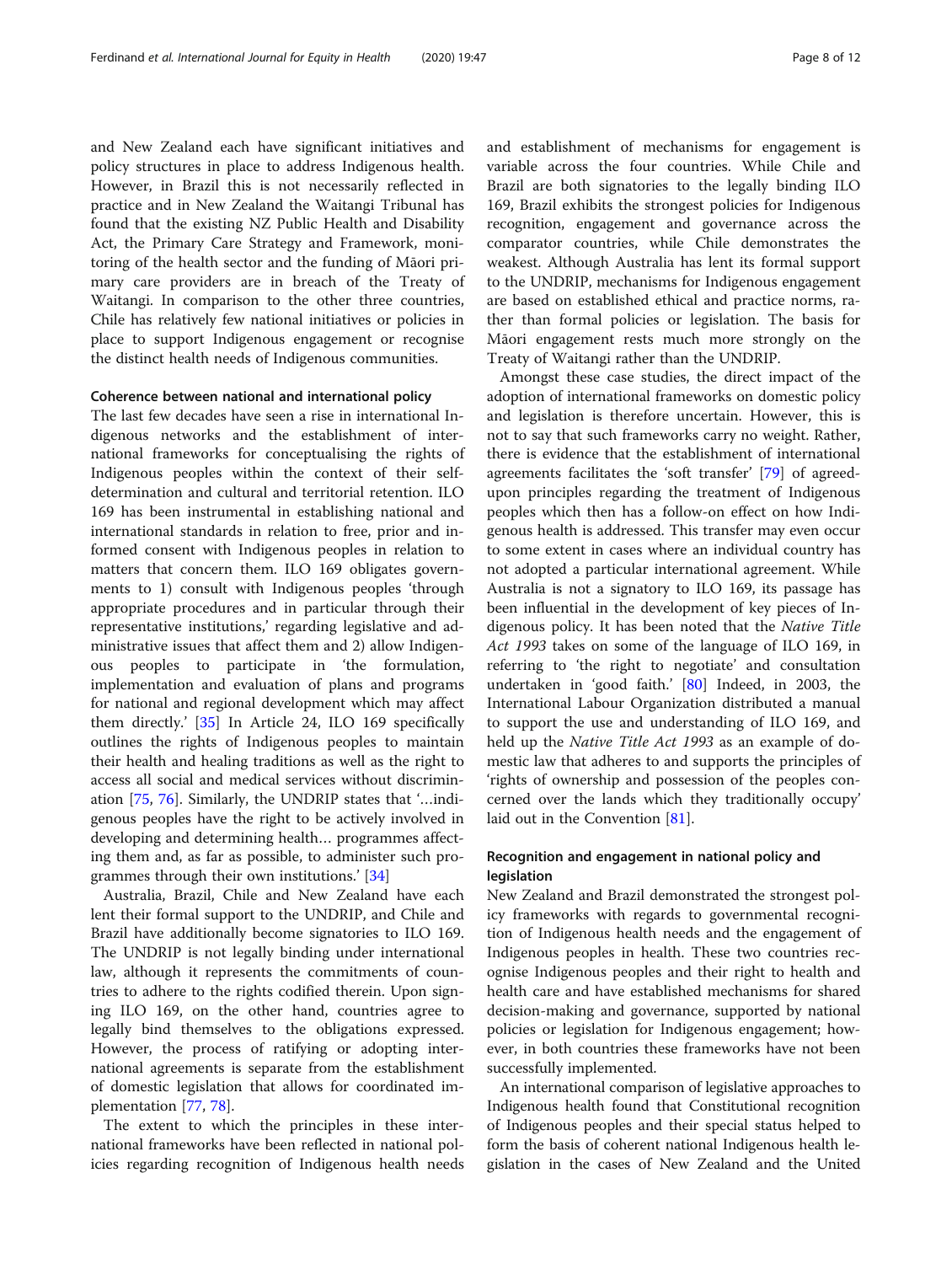States [\[61\]](#page-11-0). This is important in creating congruence both between international and national frameworks and within the country's jurisdictional levels. The current case studies uphold this pattern, which suggests that Constitutional recognition may engender the creation of legislation to facilitate Indigenous engagement and thereby protect Indigenous peoples' rights.

New Zealand's Treaty of Waitangi between Māori and the British Crown is often recognised as having a major influence in the establishment of legal recognition of Māori peoples and in establishing obligations of the Government with respect to Māori sovereignty. Principles derived from the treaty were used to support the incorporation of Māori health needs in national legislation through the New Zealand Public Health and Disability Act 2000. In addition, this legislation outlines mechanisms by which the health needs of Māori peoples are to be determined and addressed, including through community participatory processes [\[61](#page-11-0), [82](#page-11-0)]. While this legislation has not been implemented successfully and has recently been recognised as a breach of Treaty obligations [\[53](#page-10-0)], the case of New Zealand illustrates the utility of Constitutional recognition and an established treaty in the development of Indigenous health policy. In contrast, the cases of Australia and Canada, which do not have Constitutional recognition, exhibited weaker and more piecemeal legislative structures [[61\]](#page-11-0).

In Brazil, the right to health for all people was enshrined under the 1988 Constitution, as well as the rights of Indigenous peoples to the use of their lands and retention of their languages and cultures [[43](#page-10-0)]. Subsequently, the differentiated health care subsystem for Indigenous people and the cultural right to health care were born within the national health care reform movement [[83](#page-11-0)]. Despite the support of international instruments ILO 169 and the UNDRIP, Chile's national legislative and policy framework is inadequate to support sustained engagement and shared decision-making with Indigenous peoples regarding their health needs. Of the four countries, Chile has the weakest national infrastructure in this regard. Of note, Chile is one of only two countries in Latin America that does not have Constitutional recognition of its Indigenous peoples or their rights [[84\]](#page-11-0).

## Distinctions between policy and practice

The purpose of this study was to analyse national-level policy and legislation, rather than taking into account policy implementation or real-world practice. However, it is important to note that the difference between Indigenous health policy and practice can be substantial.

Of the four countries, Brazil exhibited the strongest national frameworks regarding recognition of Indigenous health needs and Indigenous engagement; however, the Indigenous health subsystem has been heavily and consistently criticised for a lack of accountability to and representativity of the Indigenous communities, as well as failing to ensure that decisions made through such processes are implemented. From its establishment, the SASISUS presented management problems and outsourcing of Indigenous health care services and delivery to non-governmental organisations, low levels of quality and coverage [[38,](#page-10-0) [85](#page-11-0)], as well as an inefficient monitoring information system of Indigenous health conditions [[86\]](#page-11-0). While the concept of interculturality or cultural appropriateness forms the backbone of Brazil's Indigenous health policy, including the differentiated health care model and the PNASPI, there is a lack of clarity around the term, which has also been identified as being ethnocentric [[87](#page-11-0), [88](#page-11-0)]. In this regard, the SASISUS model was established to increase inclusivity of the health care system, but remains operationally normative [[87](#page-11-0)] and reproduces the hegemony of biomedical knowledge in health care practices for Indigenous people [\[89](#page-11-0), [90](#page-11-0)].

As can be seen, New Zealand has a strong basis for the engagement of Māori people in health and for the recognition of Māori values, priorities and needs in the form of the Treaty of Waitangi. However, there has been some indication that engagement with and recognition of Māori people is being dismantled. In 2006, senior management in the Ministry of Health instructed staff to remove all references to the Treaty from health policy [[91,](#page-11-0) [92\]](#page-11-0). Following this, a review of 49 public health strategies and plans published between 2006 and 2016 found that none of the documents made mention of the Māori text of the treaty and 75% made no reference to the English version  $[91]$  $[91]$ . Given the importance of the treaty in establishing Crown obligations to protect Māori health and affirm Māori sovereignty, its implicit rejection in the development of health policies signals a reluctance to engage with these principles. Moreover, the Waitangi Tribunal inquiry and subsequent first report into Primary Care for Māori has outlined the deficits in government policies in relation to reducing health inequities and adhering to their Treaty of Waitangi obligations [[53\]](#page-10-0). This inquiry also found that the government did not collect sufficient quantitative or qualitative data to inform decisions about health policy for Māori and as a result these inequities persisted without a clear understanding of the problems underlying Māori health inequity. A failure to monitor performance of primary health sector with regard to Māori health also contributes to this inequity [\[53](#page-10-0)].

In Australia, the situation is rather different--despite the lack of formal national policy or legislation to this effect, various mechanisms do exist to support Aboriginal and Torres Strait Islander engagement at multiple levels of policy and service development. In particular, the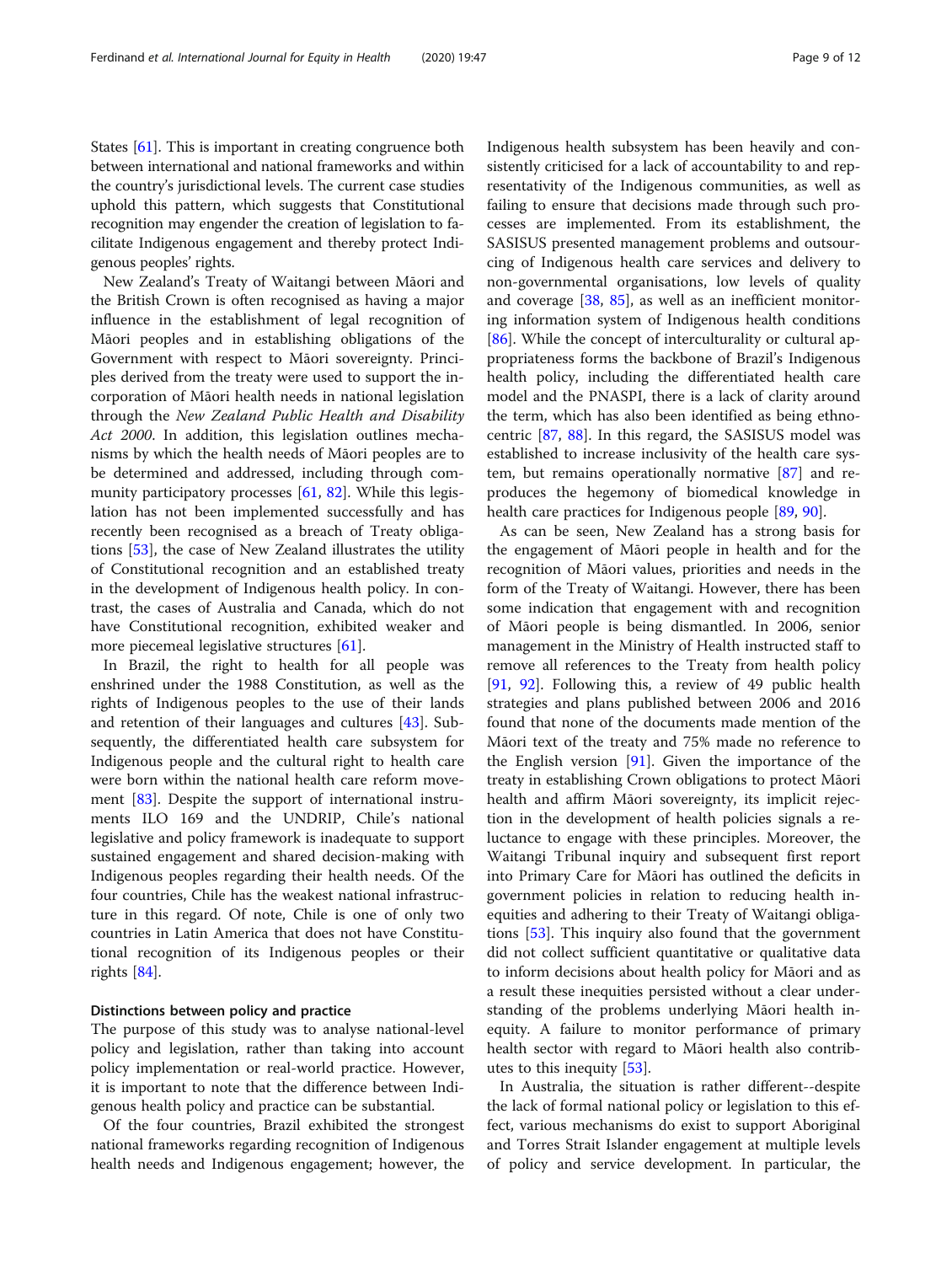<span id="page-9-0"></span>Aboriginal community controlled health care sector is recognised as essential to not only health care provision, but in shaping Indigenous health policy and research [[93,](#page-11-0) [94](#page-11-0)]. Nevertheless, these mechanism structures are generally not based in legislation and fall short of shared decision-making responsibilities. Rather, the impetus for Aboriginal and Torres Strait Islander engagement relies on established norms and ethics regarding practice in Aboriginal and Torres Strait Islander health [[95](#page-11-0)].

#### Limitations of the study

There are three main limitations to this study. First, this research considers only policy as it exists on paper, and does not fully consider any discrepancies that may exist between the written policy and real-world implementation. While this decision was made for ease of comparison, it is acknowledged that in some cases this gap is significant. Secondly, we present here only national-level policy, not local or regional. Particularly in Brazil, New Zealand and Australia, a large proportion of the responsibility for Indigenous health policy is held at regional levels. The policies presented here are therefore an underrepresentation of the full Indigenous health policy environment. Finally, while significant effort was made to ensure all relevant pieces of policy and legislation were identified within the four countries, the study is not a systematic review. It may therefore be that some elements of national-level Indigenous health policy in the comparator countries have inadvertently been missed.

## Conclusions

In recent years, there has been an increased transnational influence on Indigenous policy, bolstered by the recognition that Indigenous peoples worldwide are facing similar challenges and hold similar goals with respect to health. The creation of international policy frameworks has been important in shaping a shared understanding that Indigenous peoples have the right to participate in the formation and implementation of health policy and programs to address their health needs. However, the adoption of international agreements does not necessarily directly lead to the relevant principles being reflected in national legislature and policy, although it may reflect the 'soft transfer' of those ideas and standards. At the same time, while a national legislative and policy framework may be created to support the engagement of Indigenous peoples, this may not necessarily translate into practice. Developing approaches that improve cohesion between international policy, national policy and practice in Indigenous engagement in health is therefore vital. The inclusion of countries outside of Australia, Canada, New Zealand and the United States in cross-country comparative

## Indigenous health research may be useful in providing guidance to strengthen these links.

#### Acknowledgements

The authors would like to thank Professor Mônica Nunes and Sara Mota of the Institute of Collective Health of the Federal University of Bahia (ISC/ UFBA) for the contribution to the first phases of the idealization of the research project in Brazil. The authors also thank Sue Crengle for her valuable feedback and comments on the manuscript.

#### Authors' contributions

AF and LP developed the manuscript idea. AF, LP and ML carried out the search strategy and wrote sections of the manuscript for each of the countries as follows: AF: Australia and Chile; LP: Brazil; ML: New Zealand. All authors provided critical feedback and helped shape the research, analysis and manuscript. AF, MK and YP have decades of experience in Aboriginal and Torres Strait Islander health research and have conducted evaluations of major national initiatives to improve Aboriginal and Torres Strait Islander health. AF's doctoral research examines Indigenous engagement and participation in health in Chile, including the interaction between international, national and local factors that shape Indigenous community participation. LP and LT have each undertaken years of research in relation to the intercultural health system of Brazil, including the complexities inherent in providing differentiated health care and the country's Special Indigenous Subsystem. ML is an experienced Māori health researcher whose work focuses on health services improvement and intervention development using a kaupapa Māori framework. The author(s) read and approved the final manuscript.

#### Funding

LP was supported to undertake a study visit at the School of Population and Global Health of the University of Melbourne in 2017 by the governmental organisation CAPES (Coordenação de Aperfeiçoamento de Pessoal de Nivel Superior) of Brazil. This organisation did not have any role in the design of the study and collection, analysis, and interpretation of data or in writing the manuscript.

## Availability of data and materials

Not applicable.

## Ethics approval and consent to participate

Not applicable.

#### Consent for publication

Not applicable.

#### Competing interests

The authors declare that they have no competing interests.

#### Author details

<sup>1</sup> Centre for Health Policy, School of Population and Global Health, University of Melbourne, Parkville, Australia. <sup>2</sup>Ngāi Tahu Māori Health Research Unit Department of Preventive and Social Medicine, Dunedin School of Medicine, University of Otago, Dunedin, New Zealand. <sup>3</sup>Instituto de Saúde Coletiva Universidade Federal da Bahia, Salvador, Brazil. <sup>4</sup>Alfred Deakin Institute for Citizenship and Globalisation, Faculty of Arts and Education, Deakin University, Burwood, Australia.

## Received: 31 October 2019 Accepted: 27 February 2020 Published online: 31 July 2020

#### References

- 1. United Nations. State of the world's Indigneous peoples: indigenous peoples' access to health services; 2016.
- 2. Anderson I, Robson B, Connolly M, et al. Indigenous and tribal peoples' health (The Lancet-Lowitja Institute Global Collaboration): A population study. Lancet. 2016;388(10040):131–57.
- 3. King M, Smith A, Gracey M. Indigenous health part 2: the underlying causes of the health gap. Lancet. 2009;374(9683):76–85.
- 4. Chandler MJ, Lalonde CE. Cultural continuity as a moderator of suicide risk among Canada's first nations. Vancouver: Univ British Columbia Press; 2009.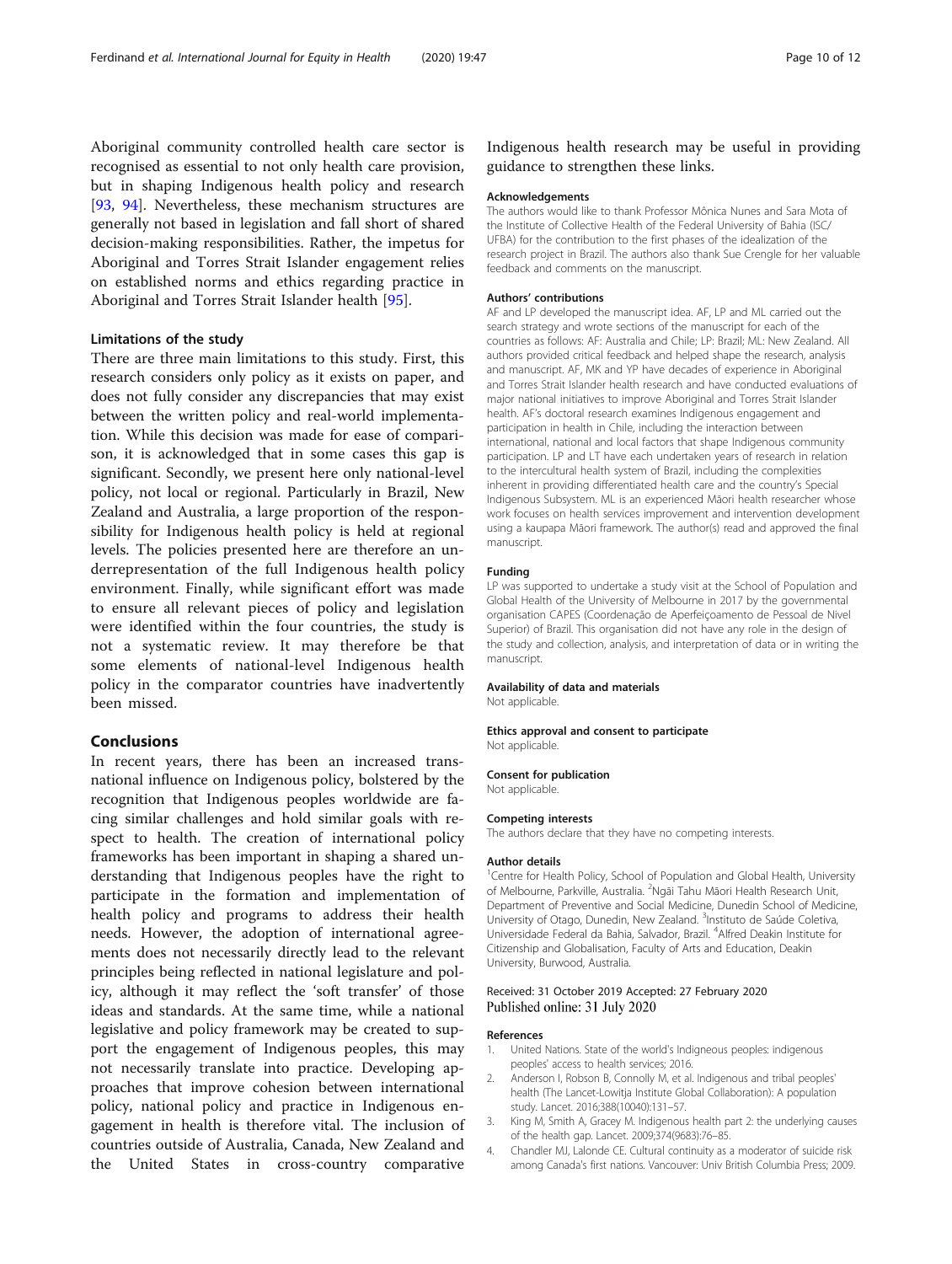- <span id="page-10-0"></span>5. Durie M, Milroy H, Hunter E. Mental health and the indigenous peoples of Australia and New Zealand. In: Valaskakis GG, editor. Healing traditions: the mental health of aboriginal peoples in Canada. Vancouver: UBC Press; 2009. p. 36–55.
- 6. Brady M. Culture in treatment, culture as treatment-a critical appraisal of development in addictions programs for indigenous north Americans and Australia. Soc Sci Med. 1995;41(11):1487–98.
- 7. Skewes MC, Blume AW. Understanding the link between racial trauma and substance use among American Indians. Am Psychol. 2019;74(1):88–100.
- 8. Chandler MJ, Lalonde C. Cultural continuity as a hedge against suicide in Canada's first nations. Transcult Psychiatry. 1998;35(2):191.
- 9. Australian Institute of Health and Welfare. Remoteness and the health of indigenous Australians. Canberra: AIHW; 2014.
- 10. Durey A, Thompson SC, Wood M. Time to bring down the twin towers in poor aboriginal hospital care: addressing institutional racism and misunderstandings in communication. Intern Med J. 2012;42(1):17–22.
- 11. Ortiz MS, Baeza-Rivera MJ, Salinas-Oñate N, Flynn P, Betancourt H. Atribución de malos tratos en servicios de salud a discriminación y sus consecuencias en pacientes diabéticos mapuche. Rev Med Chil. 2016;144:1270–6.
- 12. Harris RB, Cormack DM, Stanley J. Experience of racism and associations with unmet need and healthcare satisfaction: the 2011/12 adult New Zealand health survey. Aust N Z J Public Health. 2019;43(1):75–80.
- 13. Stephens C, Porter J, Nettleton C, Willis R. Indigenous health 4 disappearing, displaced, and undervalued: a call to action for indigenous health worldwide. Lancet. 2006;367(9527):2019–28.
- Lavoie JG. Governed by contracts: the development of indigenous primary health services in Canada, Australia and New Zealand. J Aborig Health. 2004; 1(1):6–25.
- 15. Lavoie JG, Dwyer J. Implementing indigenous community control in health care: lessons from Canada. Aust Health Rev. 2016;40(4):453–8.
- 16. Pulver LJ, Haswell MR, Ring I, et al. Indigenous health Australia, Canada, Aotearoa New Zealand and the United States - laying claim to a future that embraces health for us all world health report (2010) background paper, no 33: World Health Organisation, 2010.
- 17. Cook C, Diffey L, MacKinnon M, et al. The development of an international network in indigenous health; 2013.
- 18. Australian Institute of Health and Welfare. International Group on Indigenous Health Measurement. 2018. [https://www.aihw.gov.au/our](https://www.aihw.gov.au/our-services/international-collaboration/international-group-indigenous-health-measurement10)[services/international-collaboration/international-group-indigenous-health](https://www.aihw.gov.au/our-services/international-collaboration/international-group-indigenous-health-measurement10)[measurement10](https://www.aihw.gov.au/our-services/international-collaboration/international-group-indigenous-health-measurement10) May 2018).
- 19. Stephens C, Nettleton C, Porter J, Willis R, Clark S. Indigenous peoples' health - why are they behind everyone, everywhere? Lancet. 2005; 366(9479):10–3.
- 20. Montenegro RA, Stephens C. Indigenous health in Latin America and the Caribbean. Lancet. 2006;367(9525):1859–69.
- 21. Lixinski L. The rights of Indigenous peoples in international law: Strategic lessons from Latin America. 2017. [http://ilareporter.org.au/2018/11/the](http://ilareporter.org.au/2018/11/the-rights-of-indigenous-peoples-in-international-law-strategic-lessons-from-latin-america-a-prof-lucas-lixinski/)[rights-of-indigenous-peoples-in-international-law-strategic-lessons-from](http://ilareporter.org.au/2018/11/the-rights-of-indigenous-peoples-in-international-law-strategic-lessons-from-latin-america-a-prof-lucas-lixinski/)[latin-america-a-prof-lucas-lixinski/](http://ilareporter.org.au/2018/11/the-rights-of-indigenous-peoples-in-international-law-strategic-lessons-from-latin-america-a-prof-lucas-lixinski/) (Accessed 7 Sept 2019.
- 22. Organisation for Economic Co-operation and Development. Where: Global reach. 2019. <http://www.oecd.org/about/members-and-partners/> (Accessed 3 Oct 2019.
- 23. Organisation for Economic Co-operation and Development. Gross national income. 2019. <https://data.oecd.org/natincome/gross-national-income.htm> (Accessed 3 Oct 2019.
- 24. Organisation for Economic Co-operation and Development. Health spending. 2019. <https://data.oecd.org/healthres/health-spending.htm> (accessed 3 Oct 2019.
- 25. Australian Bureau of Statistics. 2075.0 Census of Population and Housing Counts of Aboriginal and Torres Strait Islander Australians, 2016 2017. [https://www.abs.gov.au/ausstats/abs@.nsf/0/4E7978922DB02C96CA257A23](https://www.abs.gov.au/ausstats/abs@.nsf/0/4E7978922DB02C96CA257A230015F235?Opendocument) [0015F235?Opendocument](https://www.abs.gov.au/ausstats/abs@.nsf/0/4E7978922DB02C96CA257A230015F235?Opendocument) (Accessed 3 Oct 2019).
- 26. Santos RV, Guimarães BN, Simoni AT, et al. The identification of the Indigenous population in Brazil's official statistics, with an emphasis on demographic censuses. Stat J IAOS. 2019;35(1):29–46.
- 27. Instituto Nacional de Estadísticas. Síntesis de resultados: Censo 2017: INE, 2018.
- 28. Statistics New Zealand. Age and sex by ethnic group (grouped total responses), for census usually resident population counts, 2006, 2013, and 2018 censuses (RC, TA, SA2, DHB) 2019 [http://nzdotstatstatsgovtnz/wbos/](http://nzdotstat.stats.govt.nz/wbos/Index.aspx?DataSetCode=TABLECODE8277#) [Indexaspx?DataSetCode=TABLECODE8277#](http://nzdotstat.stats.govt.nz/wbos/Index.aspx?DataSetCode=TABLECODE8277#) (Accessed 3 Oct 2019).
- 29. Australian Institute of Aboriginal and Torres Strait Islander Studies. Indigenous Australian Languages. 2019. [https://aiatsis.gov.au/explore/](https://aiatsis.gov.au/explore/articles/indigenous-australian-languages) [articles/indigenous-australian-languages](https://aiatsis.gov.au/explore/articles/indigenous-australian-languages) (Accessed 3 Oct 2019.
- 30. International Work Group for Indigenous Affairs. Indigenous peoples in Brazil 2019. <https://www.iwgia.org/en/brazil> (Accessed 3 Oct 2019).
- 31. Ministerio de Desarrollo Social. Casen 2015: Pueblos indígenas: Síntesis de resultados, 2017.
- 32. Statistics New Zealand. 2013 Census QuickStats about Māori. 2013 [http://](http://archive.stats.govt.nz/Census/2013-census/profile-and-summary-reports/quickstats-about-maori-english/population.aspx) [archivestatsgovtnz/Census/2013-census/profile-and-summary-reports/](http://archive.stats.govt.nz/Census/2013-census/profile-and-summary-reports/quickstats-about-maori-english/population.aspx) [quickstats-about-maori-english/populationaspx](http://archive.stats.govt.nz/Census/2013-census/profile-and-summary-reports/quickstats-about-maori-english/population.aspx) (Accessed 3 Oct 2019).
- 33. Ryks J, Pearson AL, Waa A. Mapping urban Maori: a population-based study of Maori heterogeneity. N Z Geogr. 2016;72(1):28–40.
- 34. United Nations. United Nations declaration on the rights of indigenous peoples, 2007.
- 35. International Labour Organisation. Convention No. 169: Indigenous and Tribal Peoples Convention. Geneva: ILO; 1989.
- 36. Anderson I, Crengle S, Kamaka ML, Chen TH, Palafox N, Jackson-Pulver L. Indigenous health 1 - indigenous health in Australia, New Zealand, and the Pacific. Lancet. 2006;367(9524):1775–85.
- 37. Richmond CAM, Cook C. Creating conditions for Canadian aboriginal health equity: the promise of healthy public policy. Public Health Rev. 2016;37(1):2.
- 38. Garnelo L. Política de saúde dos povos indígenas no Brasil: uma análise situacional do período de 1990 a 2004. XXVIII Reunião da ANPOCS. Caxambu: ANPOCS; 2004. p. 1–28.
- 39. Teixeira CC, Silva CD. Indigenous health in Brazil: reflections on forms of violence. Vibrant: Virtual Brazilian Anthropology, vol. 16; 2019.
- 40. Fundação Nacional do Índio. Legislação Indigenista [http://www.funai.gov.](http://www.funai.gov.br/index.php/servicos/legislacao) [br/index.php/servicos/legislacao](http://www.funai.gov.br/index.php/servicos/legislacao) (Accessed 3 Oct 2019).
- 41. Cardoso MD. Políticas de saúde indígena no Brasil: Do modelo assistencial à representação política. In: Langdon EJ, Cardoso MD, editors. Saúde indígena: Políticas comparadas na América Latina: Universidade Federal de Santa Catarina; 2015. p. 83–106.
- 42. Aith F. Saúde indígena no Brasil: Atual quadro jurídico-administrativo do estado brasileiro e desafios para a garantia do direito à saúde da população indígena. Revista de Direito Sanitário. 2008;9:115.
- 43. República Federativa do Brasil. Constituição da República Federativa do Brasil de 1988. 1998.
- 44. Lei n° 9.836, de 23 de setembro de 1999. 1999.
- 45. Política Nacional de Atenção à Saúde dos Povos Indígenas. In: Md S, editor. Portaria do Ministério da Saúde n° 254, de 31 de janeiro de 2002; 2002.
- The Royal Commission on Social Policy. The Royal Commission on Social Policy April Report 1988. Wellington: The Commission; 1988.
- 47. Durie M. The treaty of Waitangi and health care; 1989.
- 48. Ministry for Culture and Heritage. Read the treaty. 2017. [https://nzhistory.](https://nzhistory.govt.nz/politics/treaty/read-the-treaty/english-text19) [govt.nz/politics/treaty/read-the-treaty/english-text19](https://nzhistory.govt.nz/politics/treaty/read-the-treaty/english-text19) April 2018).
- 49. Ministry of Health. New Zealand Public Health and Disability Act 2000. Wellington: New Zealand Ministry of Health; 2000.
- 50. Ministry of Health. He Korowai Oranga. 2014. [https://www.health.govt.nz/](https://www.health.govt.nz/our-work/populations/maori-health/he-korowai-oranga/pathways-action/te-ara-tuarua-pathway-2-maori-participation-health-and-disability-sector19) [our-work/populations/maori-health/he-korowai-oranga19](https://www.health.govt.nz/our-work/populations/maori-health/he-korowai-oranga/pathways-action/te-ara-tuarua-pathway-2-maori-participation-health-and-disability-sector19) April 2018).
- Ministry of Health. New Zealand health strategy: Future direction. Wellington: New Zealand Ministry of Health; 2016.
- 52. Ministry of Social Development. New Zealand disability strategy 2016–2026. Wellington: New Zealand Ministry of Social Development; 2016.
- 53. Hauora. Report on Stage One of the Health Services and Outcomes Kaupapa Inquiry. Wellington: Waitangi Tribunal; 2019.
- 54. Australian Indigenous HealthInfoNet. History of Closing the Gap 2016. [http://www.healthinfonet.ecu.edu.au/closing-the-gap/key-facts/what-is-the](http://www.healthinfonet.ecu.edu.au/closing-the-gap/key-facts/what-is-the-history-of-closing-the-gap)[history-of-closing-the-gap](http://www.healthinfonet.ecu.edu.au/closing-the-gap/key-facts/what-is-the-history-of-closing-the-gap) (Accessed 2 Jan 2018).
- 55. Commonwealth of Australia. National Aboriginal and Torres Strait Islander health plan 2013-2023, 2013.
- 56. Australian Indigenous HealthInfoNet. Closing the gap: National. 2017. [http://](http://www.healthinfonet.ecu.edu.au/closing-the-gap/policies-strategies/national) [www.healthinfonet.ecu.edu.au/closing-the-gap/policies-strategies/national](http://www.healthinfonet.ecu.edu.au/closing-the-gap/policies-strategies/national) (Accessed 2 Jan 2018).
- 57. Australia C. National Aboriginal and Torres Strait islander cancer framework. Surry Hills: Cancer Australia; 2015.
- 58. Department of Health and Ageing. National Aboriginal and Torres Strait
- islander suicide prevention strategy. Canberra: Australian Government; 2013. 59. Department of Health. The Indigenous Australians' Health Programme. 2018. [https://www1.health.gov.au/internet/main/publishing.nsf/Content/](https://www1.health.gov.au/internet/main/publishing.nsf/Content/indigenous-programme-lp) [indigenous-programme-lp](https://www1.health.gov.au/internet/main/publishing.nsf/Content/indigenous-programme-lp) (Accessed 24 Sept 2019).
- 60. Commonwealth of Australia. National strategic framework for aboriginal and Torres Strait islander peoples' mental health and social and emotional wellbeing 2017–2023. Canberra: Department of the Prime Minister and Cabinet; 2017.